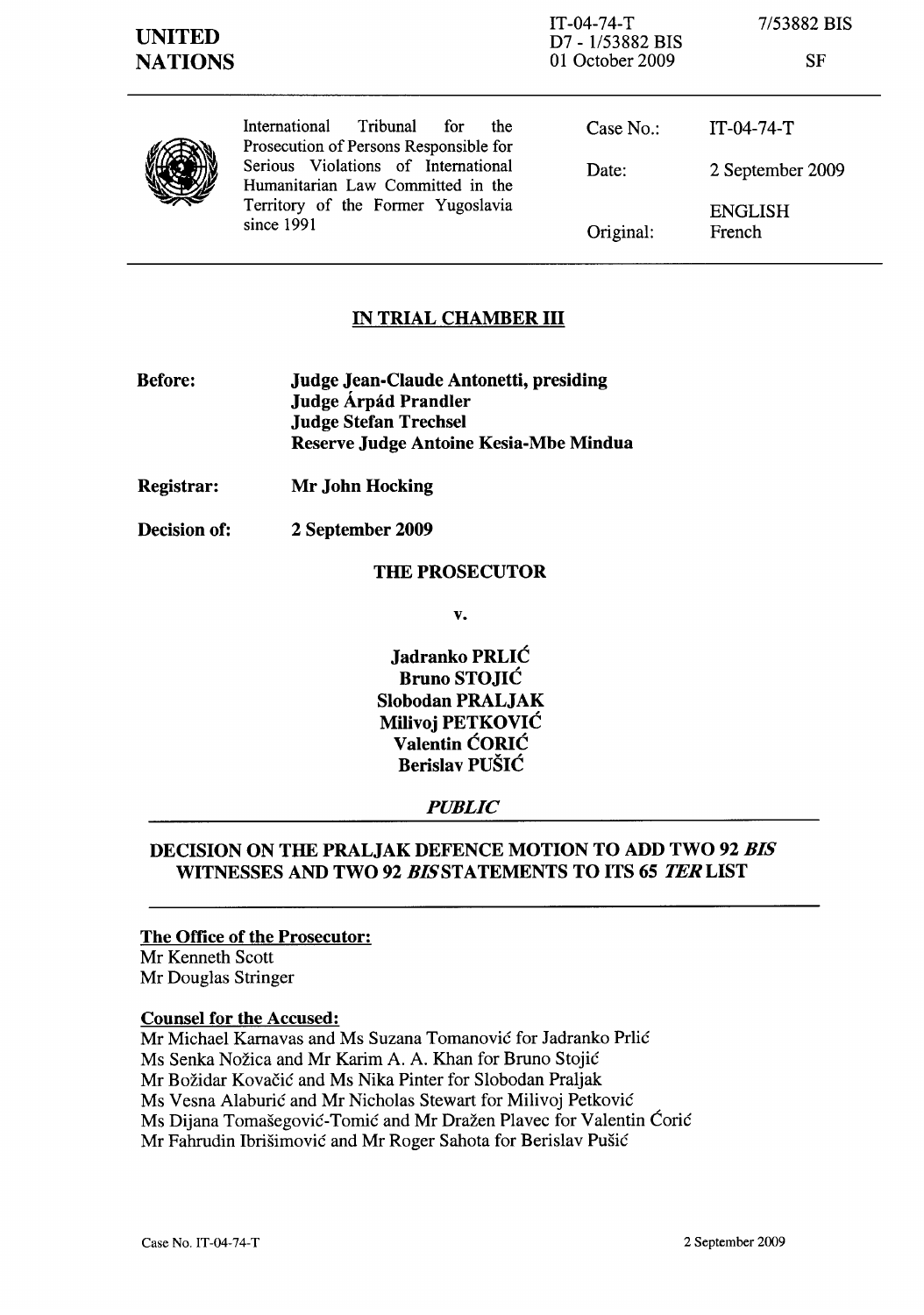**TRIAL CHAMBER III** ("Chamber") of the International Tribunal for the Prosecution of Persons Responsible for Serious Violations of International Humanitarian Law Committed in the Territory of the Former Yugoslavia since 1991 ("Tribunal"),

**SEIZED** of the "Slobodan Praljak's Motion to Add Two Witnesses and their Statement to the Praljak Defence Rule 65 *ter* (G) List" filed by Counsel for the Accused Slobodan Praljak ("Praljak Defence") on 26 June 2009 with three annexes ("Motion"), in which the Praljak Defence asks the Chamber to allow it to add to its list of witnesses and to its list of exhibits filed pursuant to Rule 65 *ter* of the Rules of Procedure and Evidence ("65 *ter* List(s) "; "Rules"), the names of Helge Cramer and Charles Shrader as witnesses called pursuant to Rule 92 *bis* of the Rules and their statement taken pursuant to the same rule,

**NOTING** the "Prosecution Response to Praljak Motion to Add Two Witnesses to the Praljak Defence Rule 65 *ter* (G) List" filed by the Office of the Prosecutor ("Prosecution") on 10 July 2009, in which the Prosecution does not oppose the part of the Motion relating to Witness Helge Cramer but does oppose the part of the Motion relating to Witness Charles Shrader,

**NOTING** the *"Decision portant sur la Demande de la Dejense Praljak d'ajouter trois video a sa liste* 65 ter" rendered by the Chamber on 9 June 2009 ("Decision of 9 June 2009"), in which the Chamber allowed the addition of a video tape numbered ERN VOOO-8140 and made, according to the Praljak Defence, by Helge Cramer ("Cramer Video") to the 65 *ter* List of the Praljak Defence,

**CONSIDERING** that in support of the part of the Motion relating to Helge Cramer, the Praljak Defence first maintains that Helge Cramer's statement was taken by the Prosecution on 15 April 2009 and disclosed to the Praljak Defence on 4 May 2009 and that the addition of the Cramer Video to the List 65 *ter* authorised by the Decision of 9 June 2009 justified the presentation of this part of the Motion,<sup>1</sup>

**CONSIDERING** that it further maintains that Helge Cramer's statement briefly describes the making of documentaries on the destruction of the Old Bridge in Mostar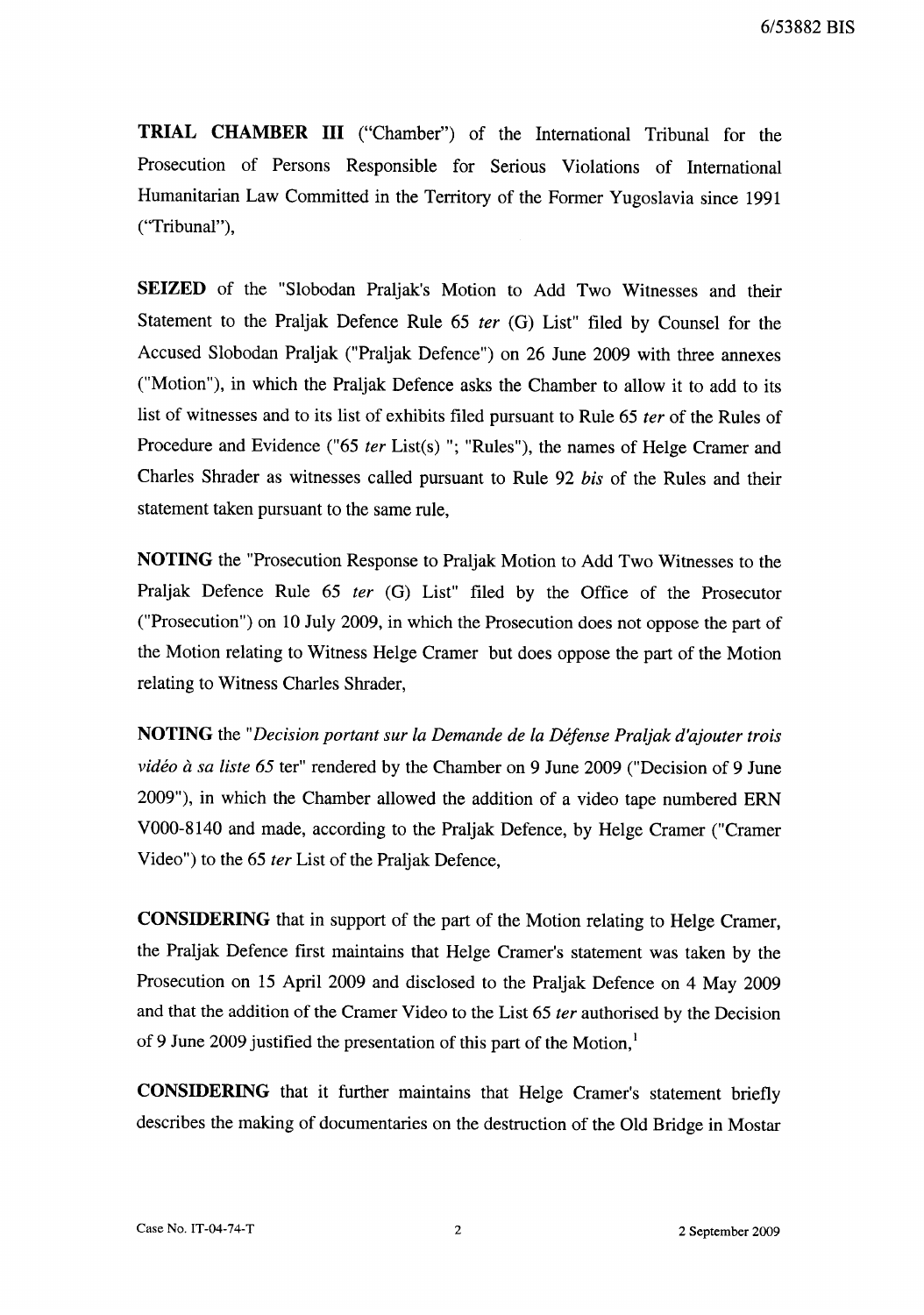and other related video documents, as well as their provision to the Prosecution, and that the presentation of Helge Cramer's statement could help the Chamber in its assessment of these video documents,<sup>2</sup>

**CONSIDERING** that it adds that depending on the report of the Expert Witness appointed by the Chamber to examine the video tapes of the destruction of the Old Bridge in Mostar and the decision of the Chamber on the admission of the report by expert Jankovic, the Praljak Defence may need to present further evidence on the destruction of the Mostar Old Bridge, $3$ 

**CONSIDERING** that in support of the part of the Motion relating to Charles Shrader, the Praljak Defence claims that the presentation of the statement only became necessary when Slobodan Praljak decided to testify at length about the book entitled *The Muslim-Croat Civil War in Central Bosnia: A Military History 1992-* 1994 which was written by Charles Shrader, and after the Chamber indicated that such a statement would be helpful, $4$ 

**CONSIDERING** that it adds that Charles Shrader's statement is a brief attestation to the truthfulness of his book and to the professional manner in which it was produced, and that the presentation of this statement could assist the Chamber in evaluating the testimonies regarding this book and, if need be, the admission of the book in question, $<sup>5</sup>$ </sup>

**CONSIDERING,** finally, that the Praljak Defence puts forth that both the statement of Helge Cramer and that of Charles Shrader only supplement and back up evidence that, if need be, could be admitted or testimony already provided, $6$ 

**CONSIDERING** that in its Response, the Prosecution puts forth that it does not oppose the part of the Motion that relates to Witness Helge Cramer but does oppose the part that relates to Charles Shrader, $<sup>7</sup>$ </sup>

<sup>&</sup>lt;sup>1</sup> Motion, paras 8 and 10.

<sup>2</sup> Motion, para. 8.

<sup>3</sup> Motion, para. 8.

<sup>&</sup>lt;sup>4</sup> Motion, para. 11.

<sup>&</sup>lt;sup>5</sup> Motion, para 7.

<sup>6</sup> Motion, para. 12.

<sup>7</sup> Response, para. 1.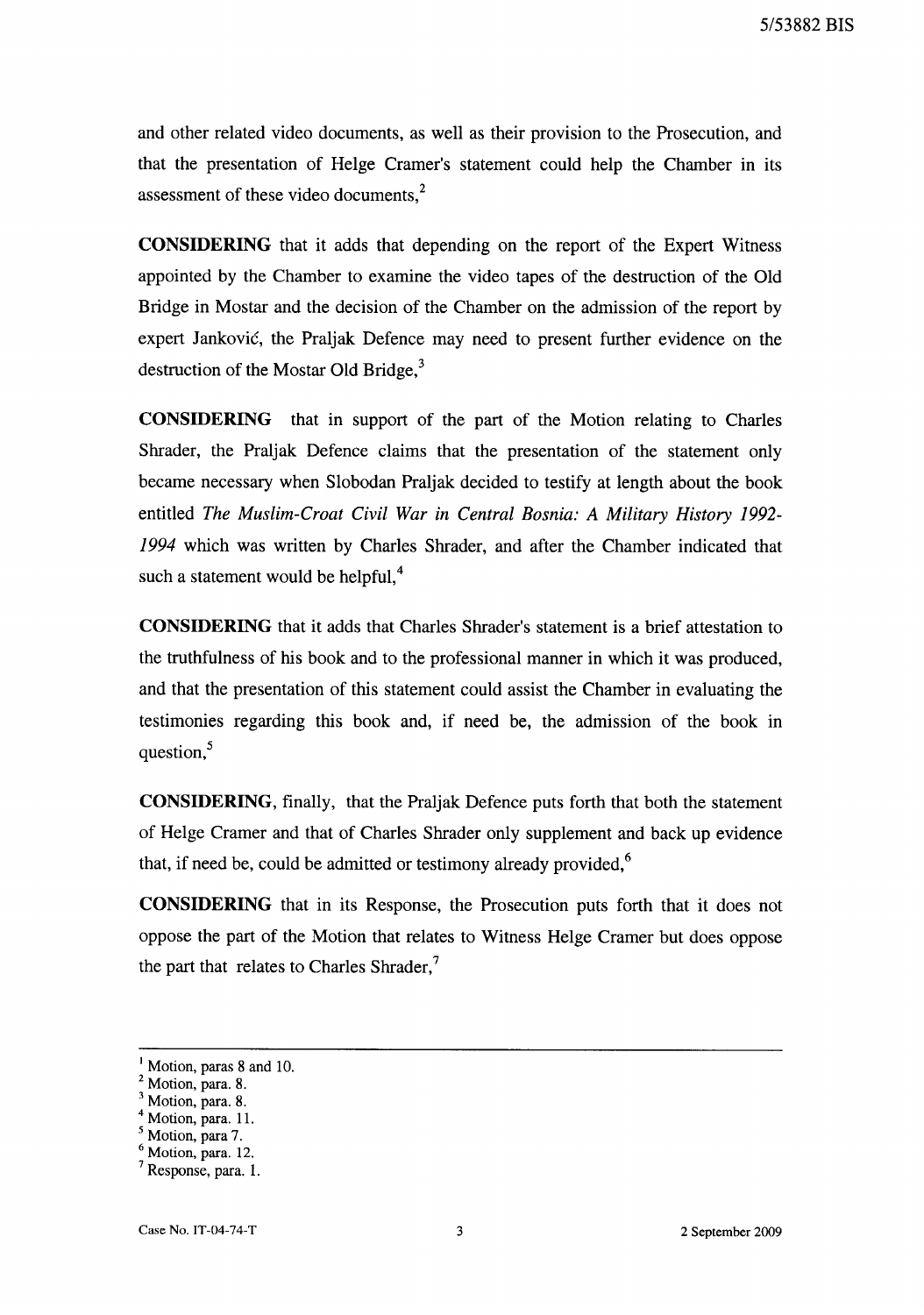**CONSIDERING** that in support of its opposition to the part of the Motion that relates to Charles Shrader, the Prosecution first submits that the presentation of the testimony of Charles Shrader is late insofar as it appears more than five years after the Second Amended Indictment was signed on 11 June 2008 ("Indictment") and the initial appearance of the Accused, more than three years after the Pre-Trial Brief of the Praljak Defence was filed, more than nine years after Charles Shrader appeared as Expert Witness in *The Prosecutor* v. *Kordic and Cerkez* case *("Kordic and Cerkez*  Case") and, finally, more than 15 months after the Praljak Defence filed its 65 *ter*   $Lists<sup>8</sup>$ 

**CONSIDERING** that the Prosecution adds that the Chamber in the *Kordic and Čerkez* Case in fact rejected the testimony of Charles Shrader in its entirety,<sup>9</sup>

**CONSIDERING,** moreover, that according to the Prosecution, the request to add Charles Shrader's statement was introduced only after the Praljak Defence had presented more than three quarters of its evidence, adding to the lateness of presenting this statement, 10

**CONSIDERING,** further, that the Prosecution submits that the statement of Charles Shrader consists only of his "brief attestation" about his book and therefore assumes only minimal importance; that this statement is only intended as a precursor to the tendering into evidence of the work in questions, which the Prosecution opposes, $11$ 

**CONSIDERING** that the Prosecution moreover notes that the testimony of Charles Shrader is cumulative to other testimonies already presented,<sup>12</sup>

**CONSIDERING,** finally, that the Prosecution argues that the Chamber's intervention supposedly in favour of producing a statement by Charles Shrader in reality was not for that purpose but to develop reasons for which such a testimony cannot be taken into consideration,<sup>13</sup>

<sup>&</sup>lt;sup>8</sup> Response, paras 3 and 5.

Response, para. 4.

<sup>10</sup> Response, para. 10.

Response, paras 6 and 10.

 $\frac{2}{3}$  Response, paras 2, 3 and 10.

 $13$  Response, paras 7 to 9.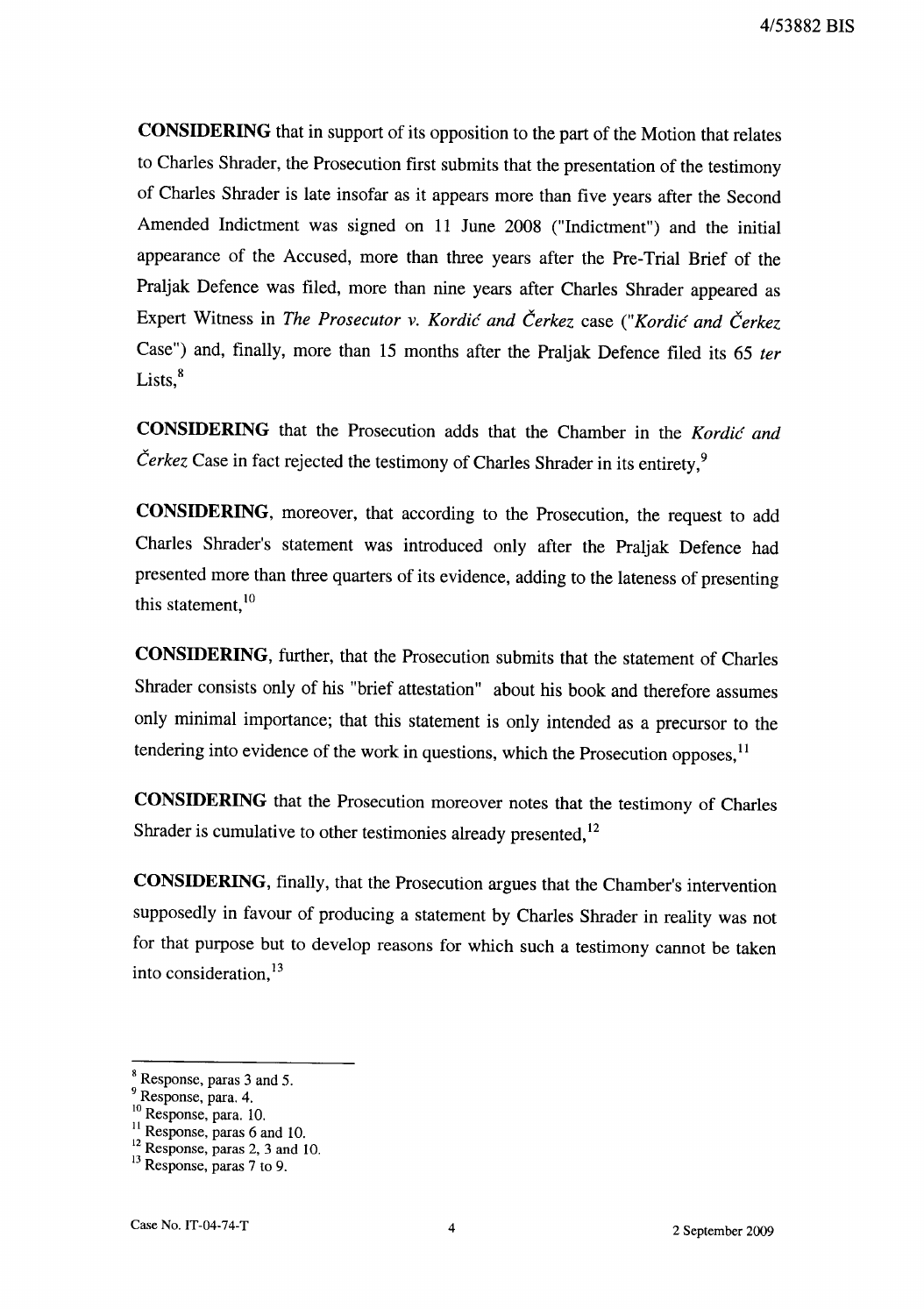3/53882 BIS

**CONSIDERING** that the Chamber recalls that in order to consider favourably a request to add exhibits to the 65 *ter* List, the exhibits must be disclosed in good time to Parties, considering that they will be put to the witness in court, in order not to hinder the preparation of their cross-examination,

**CONSIDERING** that the Chamber recalls that the "Decision Adopting Guidelines for the Presentation of Defence Evidence" rendered on 24 April 2008 and, in particular Guideline 8 which stipUlates that in order to consider favourably a request to add an exhibit to the 65 *ter* List, the Parties concerned must file, prior to the appearance of the witness to whom it wants to put these exhibits, a motion with the Chamber to add this or other exhibits to the 65 *ter* (G) List, to show the essential nature of the exhibit or exhibits to the case and the reasons why it or they are not on the list filed pursuant to Rule 65 *ter* (G) of the Rules,

**CONSIDERING** that when there is a request to add an exhibit to the 65 *ter* (G) List, the Chamber always starts with a *prima facie* evaluation of the reliability, relevance and probative value of the documents that are presented,

**CONSIDERING,** first, that with regard to the part of the Motion relating to Helge Cramer's statement, the Chamber finds that the Praljak Defence has shown valid reasons to justify its late disclosure and that the Prosecution does not oppose it being added to the 65 *ter* List of the Accused Praljak,

**CONSIDERING,** further, that the Chamber finds that the statement of Helge Cramer concerns the production and provision to the Prosecution of the video which he made himself of the destruction of the Old Bridge in Mostar, as alleged in Paragraph 116 of the Indictment,

**CONSIDERING** that among the video documents, there is a video whose addition to the 65 *ter* List was authorised by the Chamber on 21 May 2009,<sup>14</sup> as, according to the Praljak Defence, the Cramer Video,

**CONSIDERING** that the Chamber is of the opinion that, although of relative importance, the Helge Cramer statement could assist the Chamber in evaluating the

<sup>&</sup>lt;sup>14</sup> See "Decision portant sur la demande de la Défense Praljak d'ajouter deux piéces à sa liste 65 ter", 21 May 2009.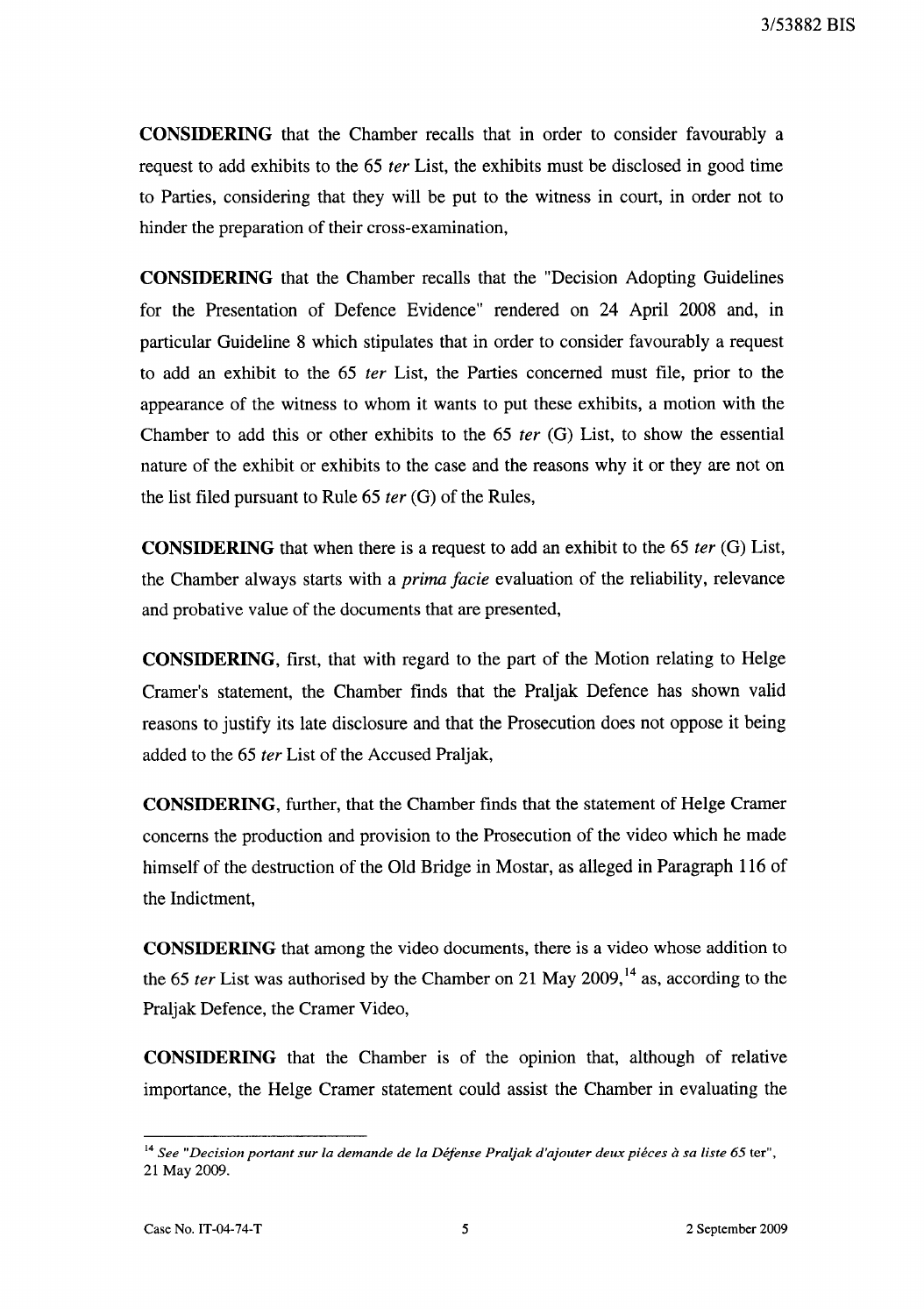reliability of the video documents listed above, in case the Praljak Defence seeks their admission,

**CONSIDERING** that the statement of Helge Cramer is *prima facie* reliable and relevant and has a certain probative value,

**CONSIDERING,** therefore, that the Chamber finds that it is in the interest of justice to allow the addition of the statement of Helge Cramer and add his name to the 65 *ter*  List of the Praljak Defence,

**CONSIDERING,** second, that with regard to the part of the Motion concerning the statement of Charles Shrader, the Chamber finds that the Defence Praljak has not produced valid reasons to justify its late presentation,

**CONSIDERING,** first of all, that the work entitled *The Muslim-Croat Civil War in Central Bosnia: A Military History 1992-1994*<sup>15</sup> has been available since 2003, the date of its publication,

**CONSIDERING,** moreover, that the Chamber is not satisfied with the argument that the need for Charles Shrader to produce a statement arose when the Accused Praljak decided, during his own testimony, to testify at length about this work,

**CONSIDERING** that to admit such an argument would effectively amount to admitting the addition of an unknown quantity of documents to the 65 *ter* Lists and to circumventing the purpose of diligence valid for the filing of the witness and exhibit lists of the parties to the case,

**CONSIDERING,** moreover, that the Chamber does not agree with the interpretation of the Praljak Defence of the Chamber's intervention with regard to the possible testimony of Charles Shrader,

**CONSIDERING** that, contrary to what the Praljak Defence claims, the Presiding Judge did not call on the Praljak Defence to produce, at this stage of the trial, the type of statement that was presented by the Praljak Defence in the Motion, but indicated to the Praljak Defence, following an objection by the Prosecution, which procedure the Praljak Defence should have normally followed, if it had been diligent, namely to